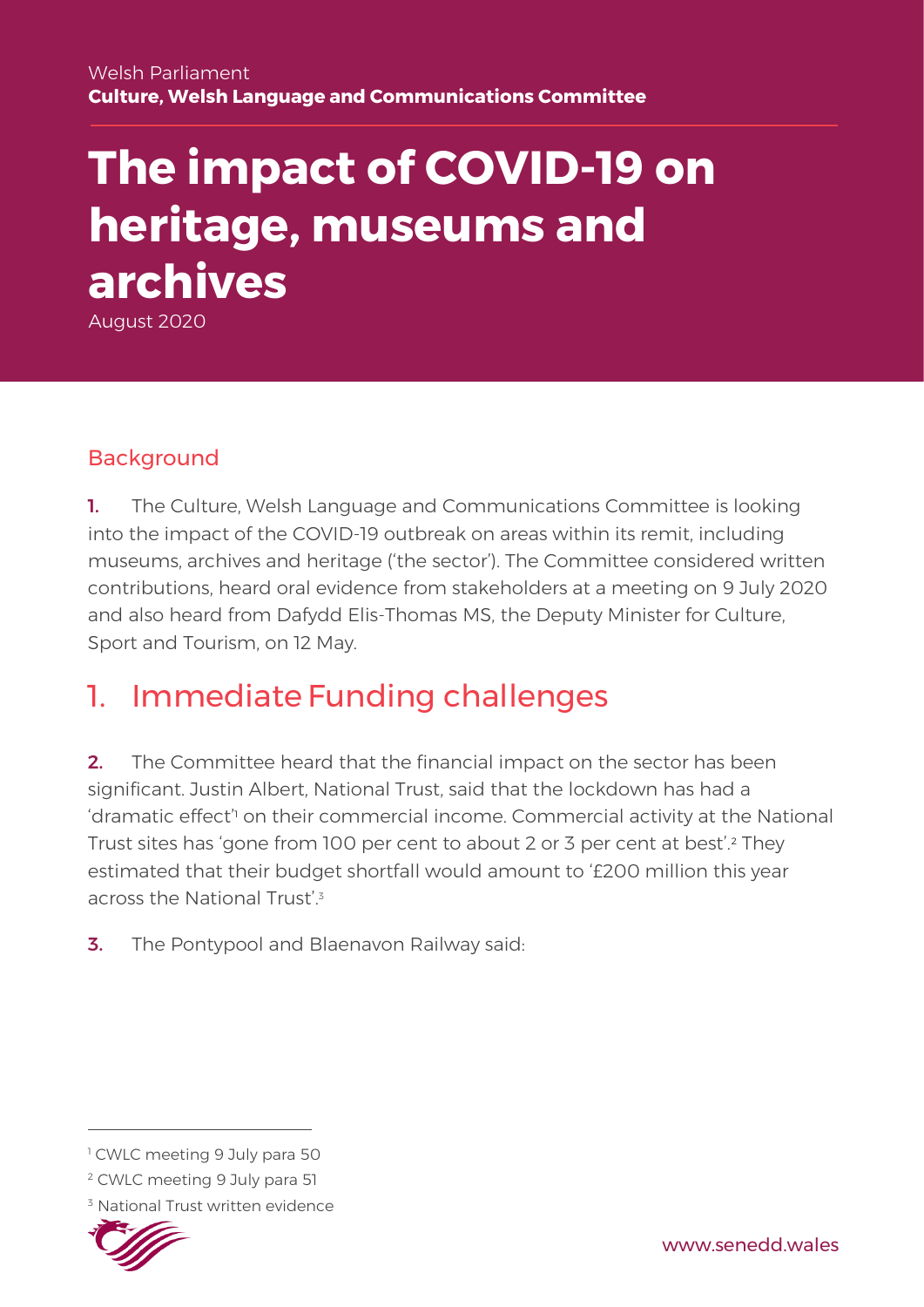'Firstly, it is likely that we will see our income significantly reduced for the foreseeable future… Secondly, operating costs and staffing needs will increase as we adapt to new COVID-19 guidelines'.<sup>4</sup>

4. Employers are able to claim 80 per cent of salaries for staff unable to work through the UK Government's Job Retention Scheme ('furlough scheme'). The Committee heard that this scheme has been used across the sector. For instance 80 per cent of National Trust staff,<sup>5</sup> 25 per cent of The National Library of Wales staff<sup>6</sup> and 40 per cent of National Museum of Wales<sup>7</sup> staff have been furloughed. The scheme is set to close in October 2020.

**5.** National Trust said 'it will also be extremely important that the existing furlough scheme is kept available for as long as possible to help keep minimise running costs from those staff who are not immediately needed, and until such time as our sites can be fully operational'.<sup>8</sup>

**6.** Pedr ap Llwyd, The National Library of Wales, said that the Library will have lost 95 per cent of commercial income as a result of COVID-19 which could result in the loss of 'some £600,000 this year'. <sup>9</sup> He said:

> 'The current financial challenge is very significant indeed. We are now looking at being something in the region of £1.2 million in deficit in terms of revenue by the end of this year. We are seeking to have discussions with the Welsh Government at the moment, but we do anticipate that unless those discussions and negotiations are successful, then we could see a very significant reduction in our workforce from the new year on'.<sup>10</sup>

**7.** David Anderson said that the National Museum Wales is 'projecting to lose about £1.8 million of commercial income' this financial year.<sup>11</sup> He noted that many funders in the sector had chosen to prioritise organisations which do not receive government funding, as the National Museum does. He said that the real value of

<sup>4</sup> Pontypool and Blaenavon Railway written evidence

<sup>5</sup> National Trust written evidence

<sup>6</sup> CWLC meeting 9 July para 118

<sup>7</sup> National Museum Wales written evidence

<sup>8</sup> National Trust written evidence

<sup>9</sup> CWLC meeting 9 July para 58

<sup>&</sup>lt;sup>10</sup> CWLC meeting 9 July para 213

<sup>&</sup>lt;sup>11</sup> CWLC meeting 9 July para 63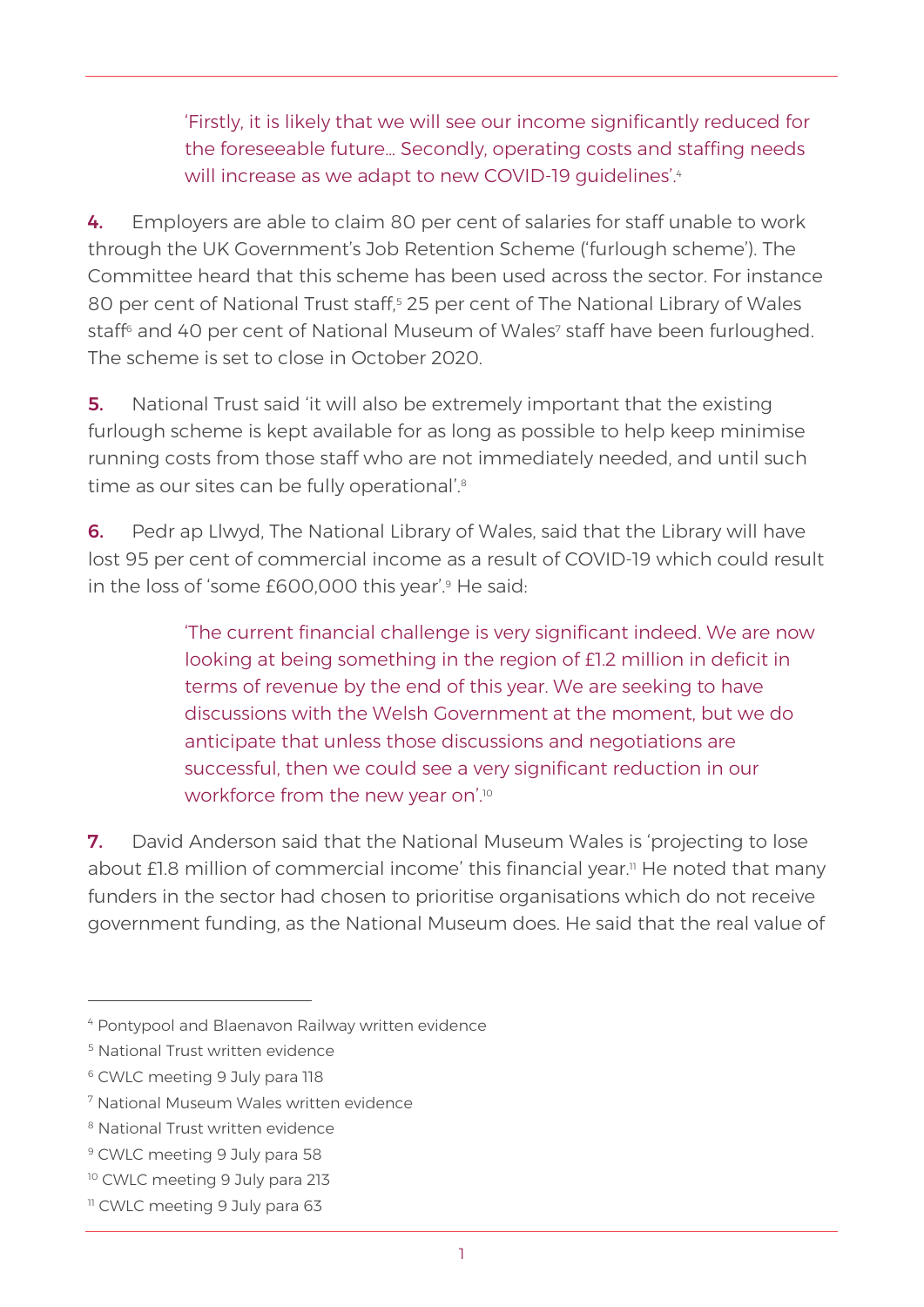their grant in aid has dropped 'by somewhere near 30 per cent in the last decade or so'.<sup>12</sup>

8. The Museums Association said in written evidence:

'Those museums that are most reliant on earned income have initially been hit hardest. This means that independent museums, which are generally run as charitable enterprises, are particularly vulnerable and are estimated to have lost over £800,000 in income in the first quarter of lockdown. There is a threat to rural museums which help support the wider rural and visitor economy in Wales'.<sup>13</sup>

**9.** The Association praised the furlough scheme for buying the sector 'breathing space'. It went on to say 'Our concern is that ending the scheme abruptly could lead to unnecessary job losses and insolvencies'.<sup>14</sup>

10. Andrew White, National Lottery Heritage Fund, said they have:

'paused 27 projects in Wales in a pipeline that we'd been trying to diversify and successfully been diversifying. Those projects, as a result of the emergency fund, have been parked. That's around £1.7 million of projects withdrawn. That's a risk for us—that those projects might never come back'<sup>15</sup>

#### Gift Aid

**11.** Both the National Trust and the Museums Association called for changes to the Gift Aid system. The Museums Association called for Gift Aid which has been generated by museums' trading arms - but not yet transferred to their charitable arms - to be exempt from Corporation Tax in the next tax year. National Trust<sup>16</sup> and the Museums Association suggested 'the prepayment of Gift Aid based on last year's payments as a means to support income'.<sup>17</sup>

<sup>&</sup>lt;sup>12</sup> CWLC meeting 9 July para 216

<sup>&</sup>lt;sup>13</sup> Museums Association written evidence

<sup>&</sup>lt;sup>14</sup> Museums Association written evidence

<sup>&</sup>lt;sup>15</sup> CWLC meeting 9 July para 220

<sup>&</sup>lt;sup>16</sup> National Trust written evidence

<sup>17</sup> Museums Association written evidence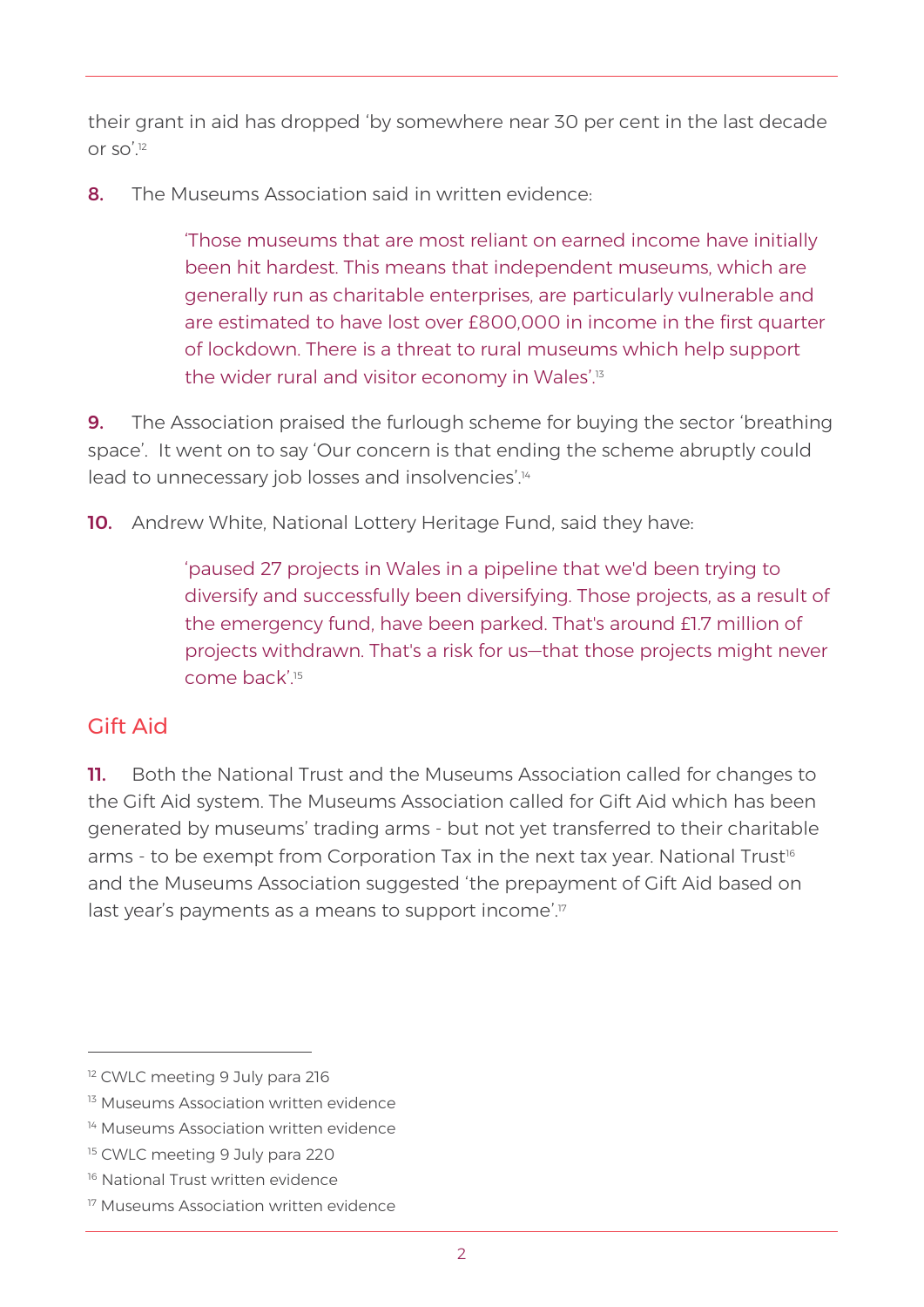#### Emergency funding

12. The Committee heard that there are several sources of funding for the sector, these are listed at Annex B.

#### Our View

#### Meeting the immediate funding needs of the sector

The lockdown saw an immediate closure of our heritage sites, museums and archives. The resulting loss of income from ticket sales, shops, cafes, private hires, events and memberships was significant. For smaller organisations it could prove fatal.

The immediate cash flow crisis has hit those organisations that are most reliant on earned income the hardest. Smaller, most often independent, museums are particularly vulnerable.

This pandemic risks shrinking our network of museums, libraries and heritage sites, particularly those in rural areas which provide a vital boost to the local economy. Every one of these sites is valuable, for instance, local museums are often the place where children first experience learning through connecting with objects from the past. National Trust venues provide a safe and accessible outdoor environment for all generations. The existential threat now facing these organisations jeopardises a key part of the local community.

One way in which the immediate cash flow situation could be improved is by bringing forward Gift Aid payments. We will be asking the Welsh Government to discuss Gift Aid payments with the Treasury, on behalf of the sector.

We were told of the financial timebomb about to hit organisations once the furlough scheme ends in October. The ability of institutions to generate income once the lockdown has been lifted will be heavily curtailed. It is unrealistic to expect receipts to cover all future expenses, the furlough scheme will be needed for those sites which are not able to reopen fully given the need for continued social distancing measures for some time to come.

Throughout this inquiry we have heard from a number that their commercial income is unlikely to reach pre-pandemic levels for a number of years. We are therefore reiterating our recommendation, made previously in this inquiry, for the Welsh Government to urge the Treasury to continue their furlough scheme beyond October 2020.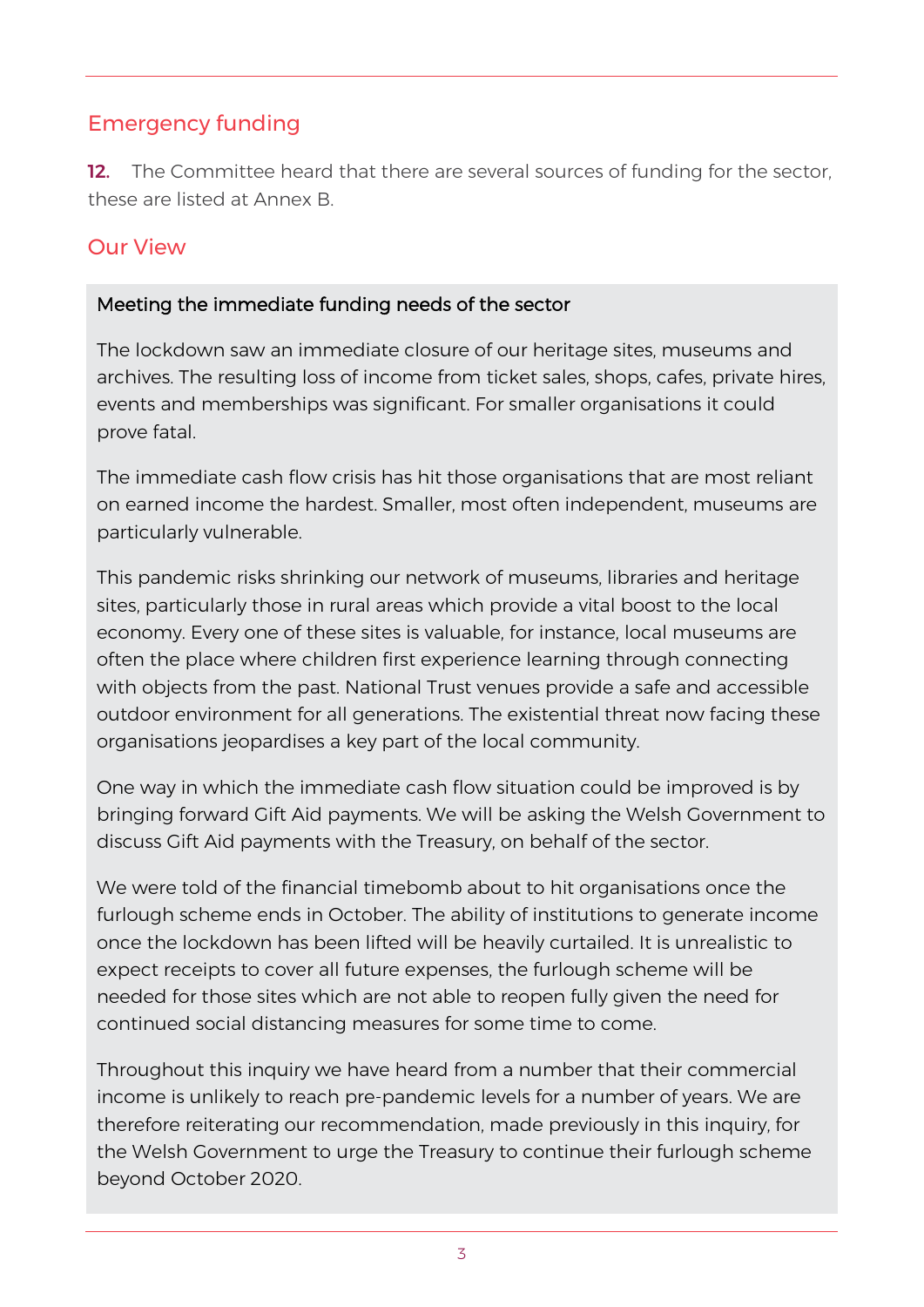The scale of the funding to maintain this sector clearly cannot be met by local authorities or from the grant-in-aid settlements of our national institutions alone.

On 5 July the UK Government launched a £1.57 billion fund to 'provide a lifeline to vital cultural and heritage organisations' including £59 million for Wales. In response, on 30 July the Welsh Government announced a £53 million fund 'to provide essential support to theatres, galleries, music venues, heritage sites, museums, galleries, archive services, events and festivals, and independent cinemas'<sup>18</sup>

We are calling on the Welsh Government to commit to spending the whole of the £59 million additional funding announced by the UK Government to support individuals and organisations in the cultural, arts and heritage sector.

**Recommendation 1.** The Welsh Government should commit to spending all of the £59 million additional funding from the UK Government on supporting individuals and organisations in the cultural, arts and heritage sector.

**Recommendation 2.** The Welsh Government should urge the UK Government to continue the Job Retention Scheme beyond October 2020 for heritage organisations, museums and archives not able to fully reopen this year.

# 2. Digital content

13. The Committee heard that renewed efforts have been made to digitise collections so that they can still be accessed during the lockdown. The move to creating more online content has resulted in reaching new audiences but will require sustained investment in order to build on this success.

14. The National Museum Wales said:

'we have focused our efforts on how best we can continue to support the communities we serve during this time, developing programmes and content digitally… Our trends show that there's interest from different market segments, with more local communities engaging with us on the website'. 19

<sup>18</sup> https://gov.wales/securing-the-future-of-wales-culture-sector

<sup>19</sup> National Museum Wales written evidence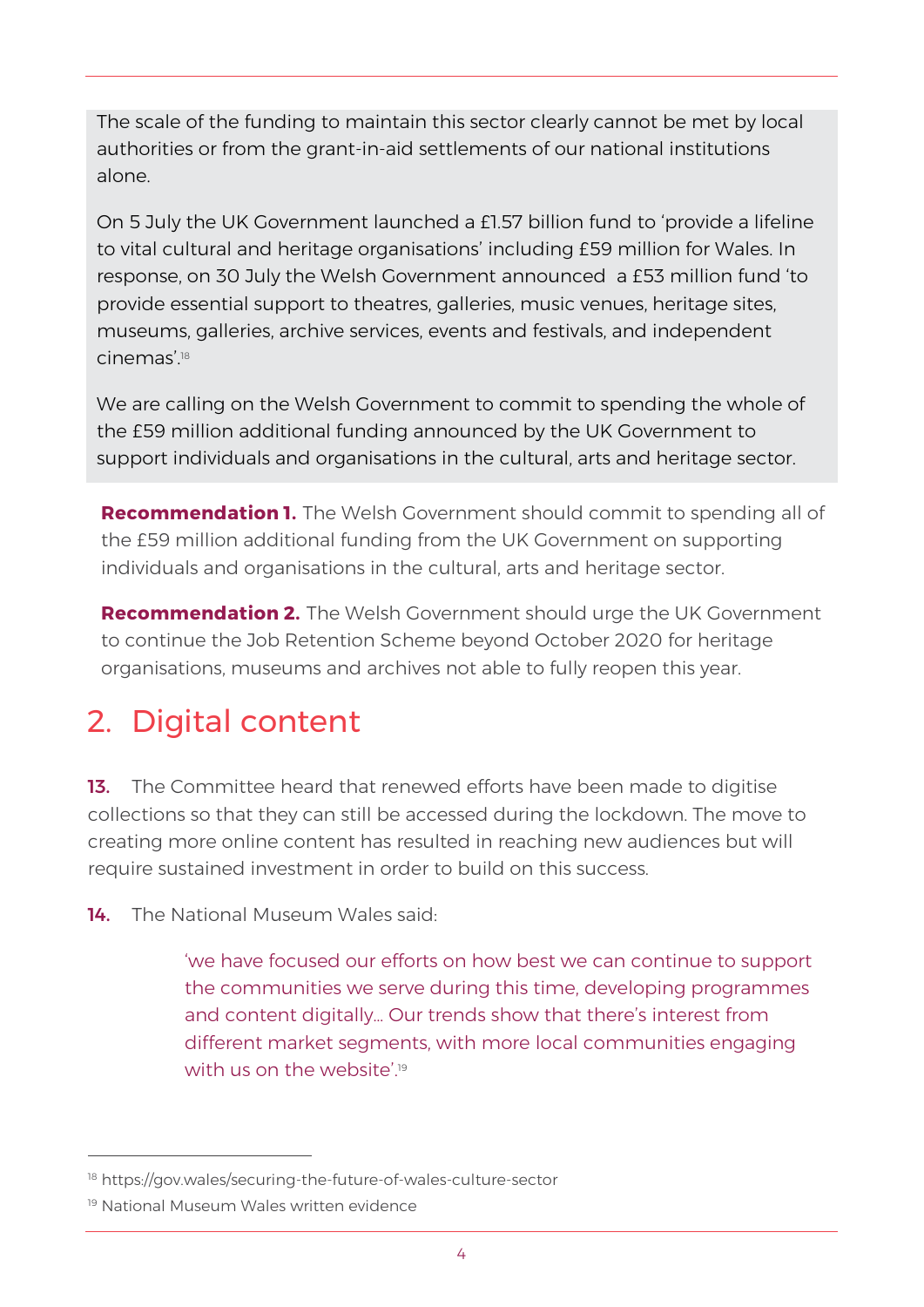15. It described the 'Collecting Covid' project which collects descriptions of people's experiences during this time. Of educational provision, it said that it has 'continued to work with schools, developing new resources with Hwb and the Consortia for the new National Curriculum for Wales; and also the Minecraft your Museum competition.' It also said it was working with Health Boards on ways for the patients and NHS staff to use the art collection 'both online and in the workplace'.<sup>20</sup>

16. Pedr ap Llwyd, The National Library of Wales, told the Committee that the work on collecting material for the Library's digital archive has increased during the time that the building has been closed. He said that the Library has been providing far more bilingual digital content for schools and colleges and 'the increase in the digital content has been immense over the past few months'. 21

17. National Trust said that their digital content was allowing them to reach new audiences during lockdown:

> 'for example we've seen a six-fold increase in downloads of our podcasts. We are therefore discovering new ways of interacting and engaging the public and providing new forms of access to our places and collections which may well support efforts to widen participation and access in the future, even after the current crisis ends.' 22

**18.** The Federation of Museums and Art Galleries of Wales gave examples of the ways which museums are supporting communities online by producing resources for home-schooling, collecting experiences of the pandemic such as videos and artwork, and running online exhibitions. It says that it used Welsh Government funding for a project with People's Collection Wales to increase online access for smaller organisations which do not have their own website. It stressed that the work to improve digital access had been done with no additional funding. It said:

> 'Welsh Government and other funders should consider investment in museums' innovative digital provision, as well as tackling digital poverty and ensuring all communities in the country have improved digital access and literacy.'<sup>23</sup>

<sup>20</sup> National Museum Wales written evidence

<sup>21</sup> CWLC meeting 9 July para 80

<sup>22</sup> National Trust written evidence

<sup>&</sup>lt;sup>23</sup> Federation of Museums and Art Galleries of Wales written evidence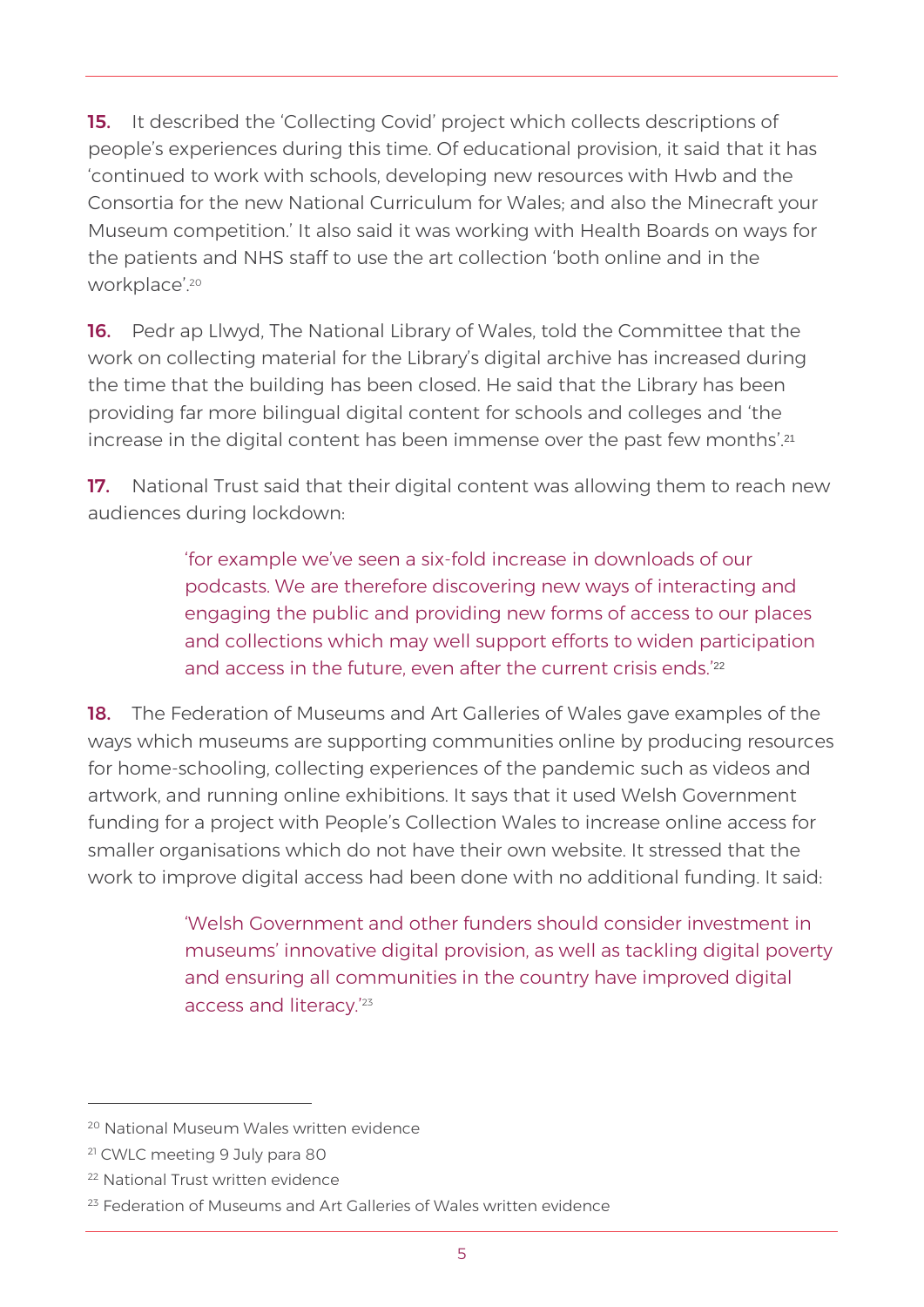19. David Anderson, National Museum Wales, also stressed the need for additional funding:

> 'an organisation like ours badly, badly needs to invest in our digital systems and infrastructure, and this is very, very expensive and it shows relatively little in six months or a year, but in five years or 10 years, it's the basis for the learning systems, the community engagement work in every community in Wales'.<sup>24</sup>

20. Conwy County Borough Council ('Conwy CBC') also called for increased investment to make the most of online opportunities. It said:

> 'A grant scheme to support staff, and possibly volunteer training, would also be of assistance as new equipment to move services in a digital direction will not be able to be used to best effect if staff/volunteers are not confident in using it'.<sup>25</sup>

21. Andrew White, National Lottery Heritage Fund, told the Committee that 'One of the things that we are doing is investing in the digital capacity of the heritage sector and investing in digital skills–Digital Skills for Heritage'.<sup>26</sup>

22. In terms of reaching those without digital access, David Anderson, National Museum Wales, said:

> 'But I would like to stress that we know that maybe 15 per cent or so of the population of Wales don't have any significant digital access, so we've also worked very, very hard to distribute it through our community partners… to make sure that it's reaching people who otherwise wouldn't be reached'<sup>27</sup>

23. The Deputy Minister for Culture, Sport and Tourism told the Committee that as well as the Resilience Fund the Welsh Government has provided:

> '£250,000 towards digital library resource, which will enable public libraries to provide additional digital resources to the public and give people resources to read and engage while self-isolating'.<sup>28</sup>

<sup>&</sup>lt;sup>24</sup> CWLC meeting 9 July para 165

<sup>&</sup>lt;sup>25</sup> Conwy CBC written evidence

<sup>26</sup> CWLC meeting 9 July para 84

<sup>27</sup> CWLC meeting 9 July para 45

<sup>28</sup> CWLC meeting 12 May para 10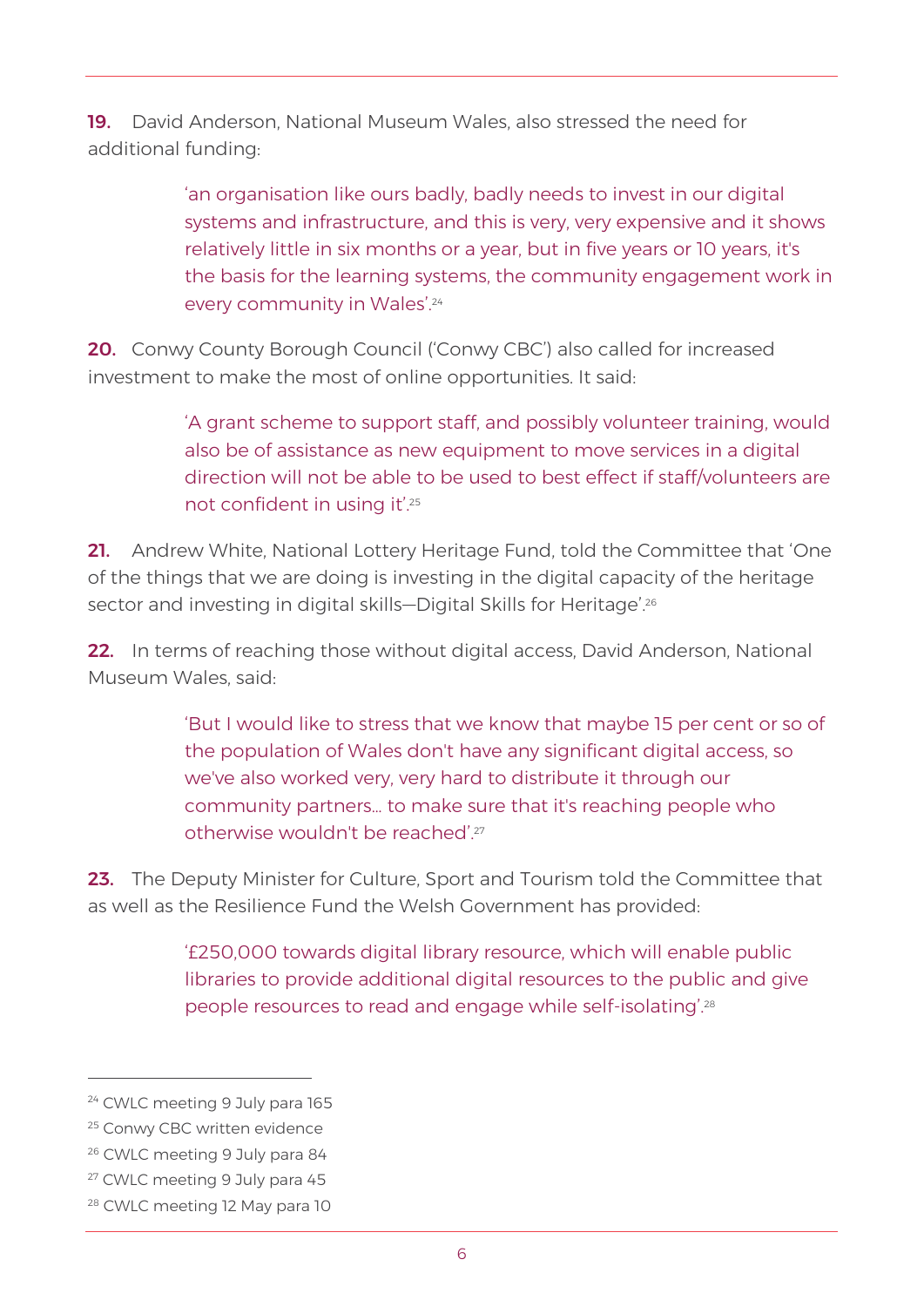#### Our View

#### Digital delivery

Heritage organisations, museums and archives have responded to the challenge of lockdown by increasing their digital output and developing online engagement at a time when physical access to collections is impossible. The Committee heard of many examples, including National Trust podcasts, Facebook quizzes on mystery objects from Wrexham Museum, online lectures and virtual tours.

Although there are benefits to reaching a wider geographical audience through online activity, there is always the danger that the digital divide means some are left behind.

This activity has been done with minimal additional funds. We heard that dedicated resources are needed to build on and sustain this digital access to, and interpretation of, our national collections.

Much of this activity sprang up out of necessity as a short term fix in reaction to the lockdown. We now need the Welsh Government to show leadership on this issue and ensure that the digital output continues in a planned, not piecemeal way. Organisations need to collaborate, not duplicate effort, especially when it comes to preparing learning material for the National Curriculum and Health Boards.

This increase in online activity also has to be properly resourced to succeed. We are calling on the Welsh Government to set out how they will ensure future funding settlements with the sector will provide for digitising our local and national collections and providing online educational and outreach activity.

**Recommendation 3.** The Welsh Government should ensure that museums, archives and heritage sites are adequately resourced, in terms of expertise and infrastructure, to provide digital access to, and online engagement with, their collections.

**Recommendation 4.** The Welsh Government should draw up a strategy for increasing digital access to our collections which is:

- planned, properly funded and visionary;
- developed alongside education providers to deliver the National Curriculum; and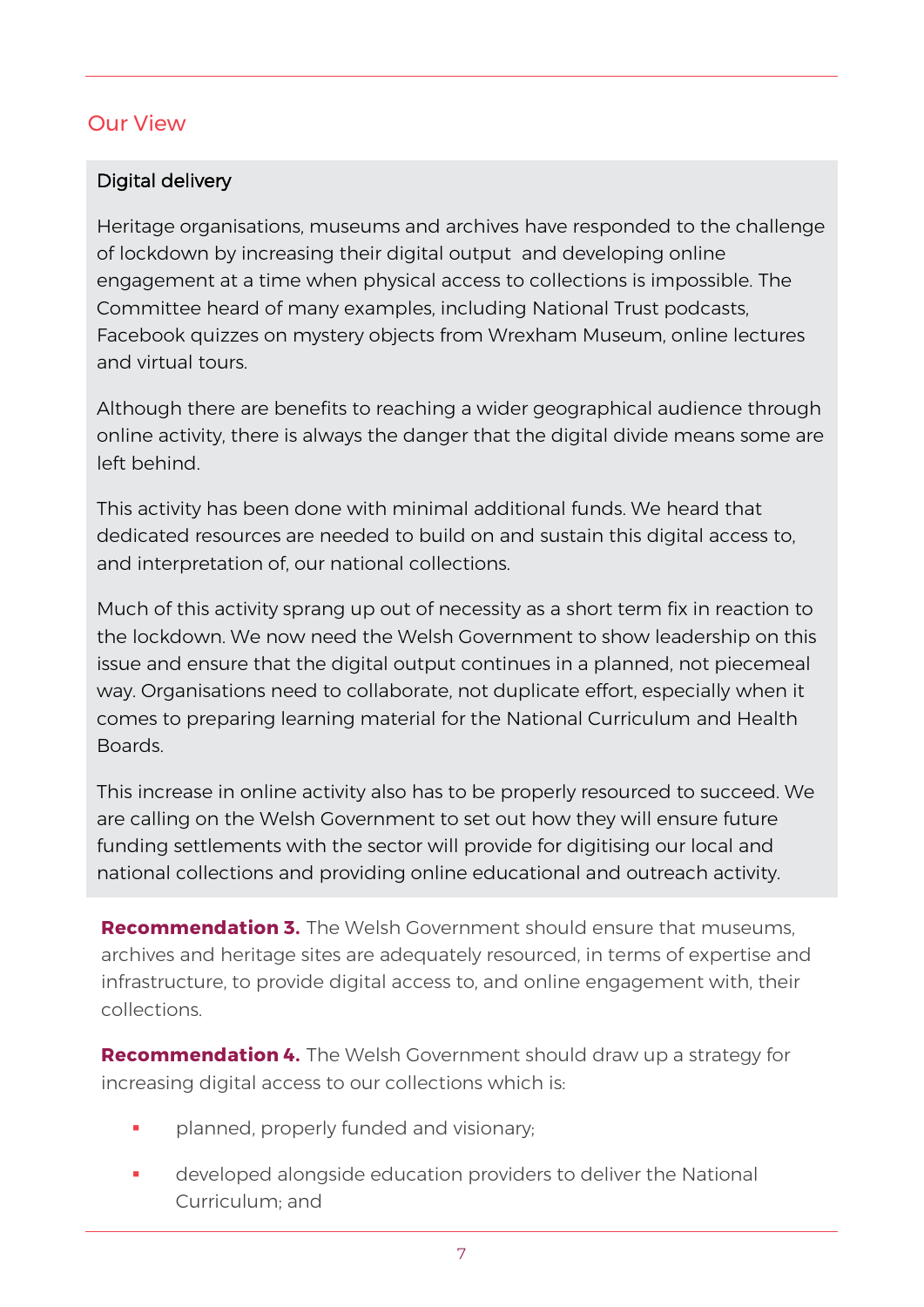Recognises the benefits to mental and physical health and seeks to deliver outcomes for the National Health Service.

### 3. Future support

24. The Committee was told of the challenges and opportunities of future funding strategies. Stakeholders called for renewed investment in capital projects and for their reporting mechanisms to recognise greater collaboration and their new way of working.

#### Greater collaboration

25. Stakeholders called for more recognition of the benefits they deliver for other sectors, namely health and education. They called for greater collaboration across the public sector and across funding providers.

26. The First Division Association (FDA) called for the Welsh Government's funding model 'to change to one that is less dependent upon visitor numbers.' It went on to say 'The ability of institutions to raise the same amount of money that they have in recent years is unlikely to go back to pre-pandemic levels for a number of years, if ever'.<sup>29</sup>

27. Pedr ap Llwyd, The National Library of Wales, told the Committee:

'If funding were available, I'm sure for us and the museum, our contribution could be so much greater to the Welsh economy, to Welsh education, and, yes, even to Welsh health… I would like the Welsh Government to recognise that and to invest in our cultural institutions, thereby enabling us to have a far more far-reaching impact than we currently have at the moment'.<sup>30</sup>

28. David Anderson, National Museum Wales, called for the Welsh Government to agree work programmes which make the Museum responsible for delivering outcomes for the education curriculum and the health system, saying :

> 'what we all need, really, is that we agree work programmes, we're actually made responsible for delivering on work programmes, into the

<sup>29</sup> FDA written evidence

<sup>30</sup> CWLC meeting 9 July para 170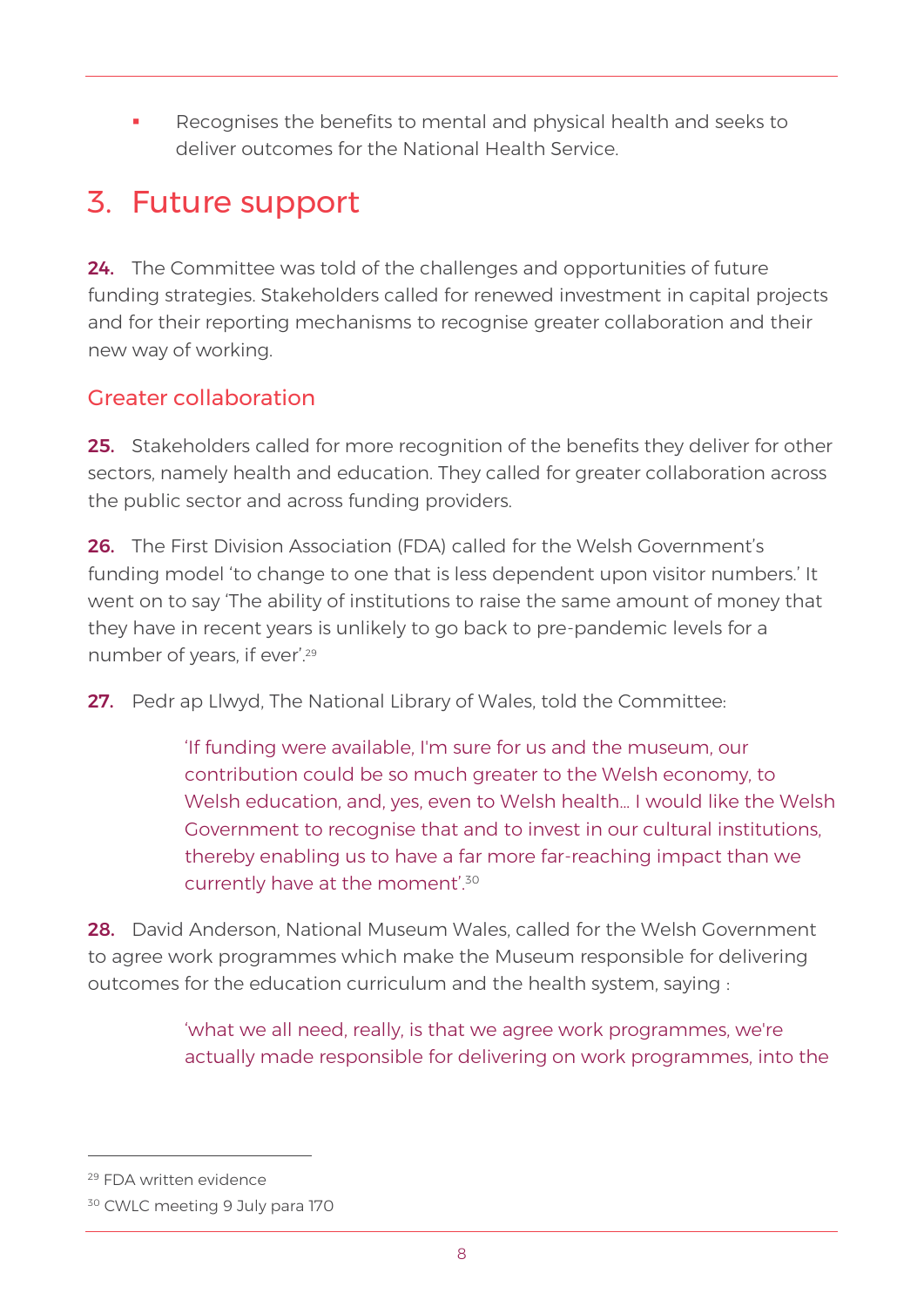curriculum, working with the health boards and working with the health system<sup>'s</sup>

29. National Trust was concerned about the complexity of the funding processes with different lottery funds, central government funds and other funders. It called for an entirely new approach to funding and for the Welsh Government to leverage funding schemes together to create opportunities at scale, and contribute additional funds. It said this approach 'might enable a more comprehensive and coherent approach'. 32

#### Key performance indicators

30. Those who contributed to the inquiry were in favour of revising the Key Performance Indicators ('KPIs') used to assess their performance by the Welsh Government. They argued for KPIs to be updated to account for collaboration across the public sector and increased digital delivery.

31. David Anderson, National Museum Wales, called for KPIs to cover responsibility for working with the health and education sectors. He said:

> 'If a lot is asked of us, and if we're challenged, I think we'll step forward for it. So, give us the KPIs, give us the big vision of what we can do on health across the whole of Wales, and then give us the infrastructure to be able to deliver it. It would be transformative'.<sup>33</sup>

32. Andrew White, National Lottery Heritage Fund, said KPIs need to be updated:

'The situation in which we operate has changed dramatically, and these need now to be done in a post-COVID way that moves us to whatever the new normal is going to be<sup>'.34</sup>

**33.** Conwy CBC said that to build resilience, in future, their culture and heritage sectors will have to be a 'hybrid physical/digital model'. They called on the Welsh Government to fund this approach and provide 'guidance/standard setting', saying that the 'accreditation schemes for both archives and museums will need amendment to reflect the change.<sup>'35</sup>

<sup>&</sup>lt;sup>31</sup> CWLC meeting 9 July para 232

<sup>&</sup>lt;sup>32</sup> National Trust written evidence

<sup>&</sup>lt;sup>33</sup> CWLC meeting 9 July para 232

<sup>&</sup>lt;sup>34</sup> CWLC meeting 9 July para 238

<sup>&</sup>lt;sup>35</sup> Conwy CBC written evidence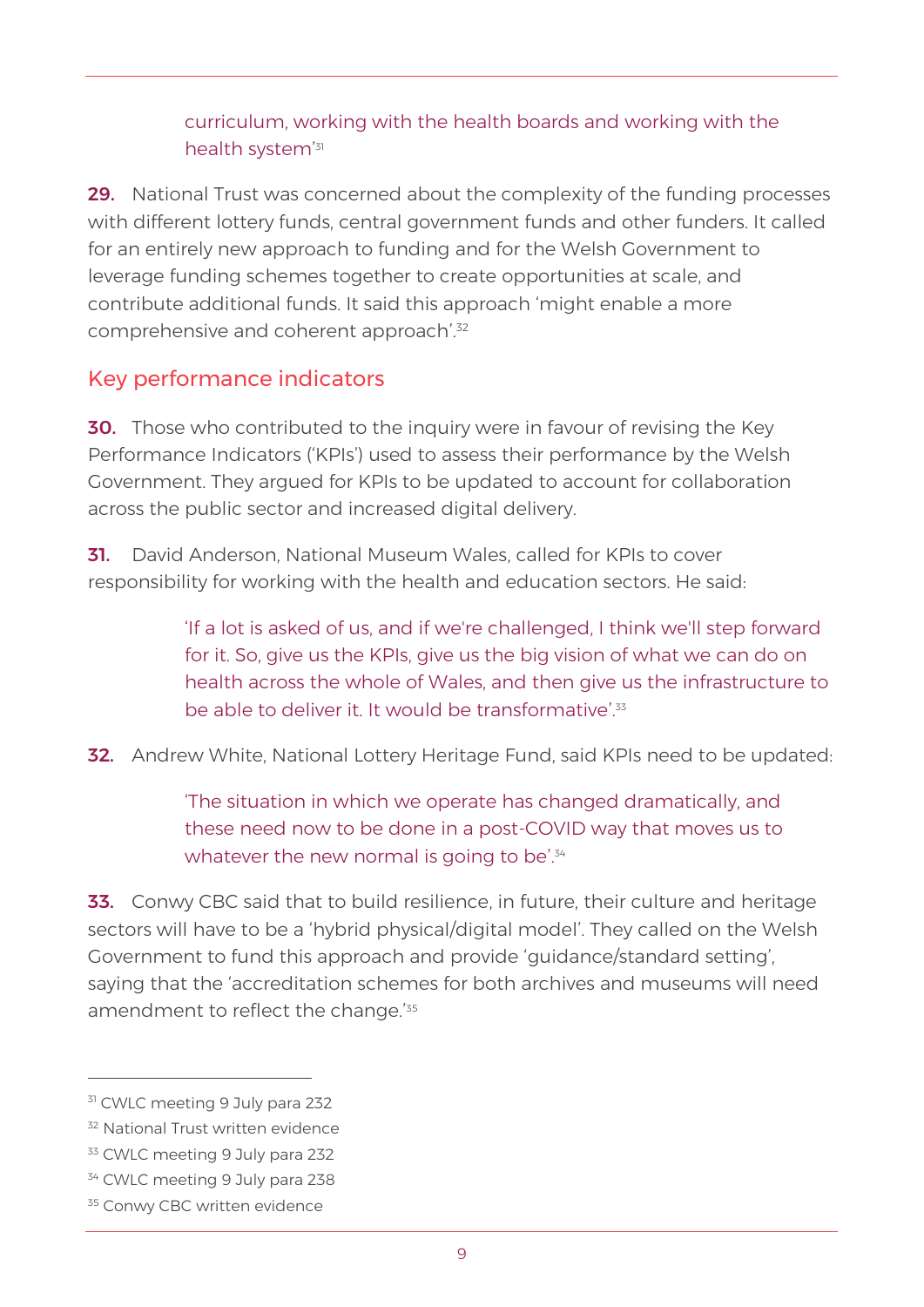#### Capital investment

34. The Committee was told of the importance of continued capital investment by the Welsh Government, which might now be in danger. Pedr ap Llwyd, The National Library of Wales, stressed the importance of capital investment to develop the library as a cultural tourism destination. He said:

> 'We have very recently presented to the Welsh Government our plans for the capital development grants, and myself and my board within the national library do see the library as being able to make a very real and excellent contribution to the economy of Ceredigion and to the economy of Wales more generally'.<sup>36</sup>

**35.** David Anderson, National Museum Wales, said that some projects have had to be paused. He stressed that there is a 'capital maintenance backlog of in excess of £60 million for our eight sites', and went on to say:

> 'We very, very much hope that the commitment that the Welsh Government has made over the last two years to capital investment will be able to continue after this as well'.<sup>37</sup>

36. Justin Albert, National Trust, explained that the National Trust across the UK has had to pause the majority of their major capital projects which amount to roughly £15 million a year,<sup>38</sup> which will have a 'dramatic effect' going forward.

37. The Welsh Government set out capital allocations for the National Museum of £3.5 million in the 2020-21 draft budget. The Welsh Government has invested £7 million in the redevelopment of St Fagans.

#### Tourism

38. Organisations were keen to see cultural and heritage attractions play a bigger part in tourism campaigns run by Visit Wales. The Federation of Museums and Art Galleries of Wales said:

> 'We would ask Visit Wales and Welsh Government to ensure that the wider cultural sector, including local museums and attractions not funded directly by Welsh Government, are integral to any campaigns to

<sup>&</sup>lt;sup>36</sup> CWLC meeting 9 July para 60

<sup>&</sup>lt;sup>37</sup> CWLC meeting 9 July para 65

<sup>&</sup>lt;sup>38</sup> CWLC meeting 9 July para 54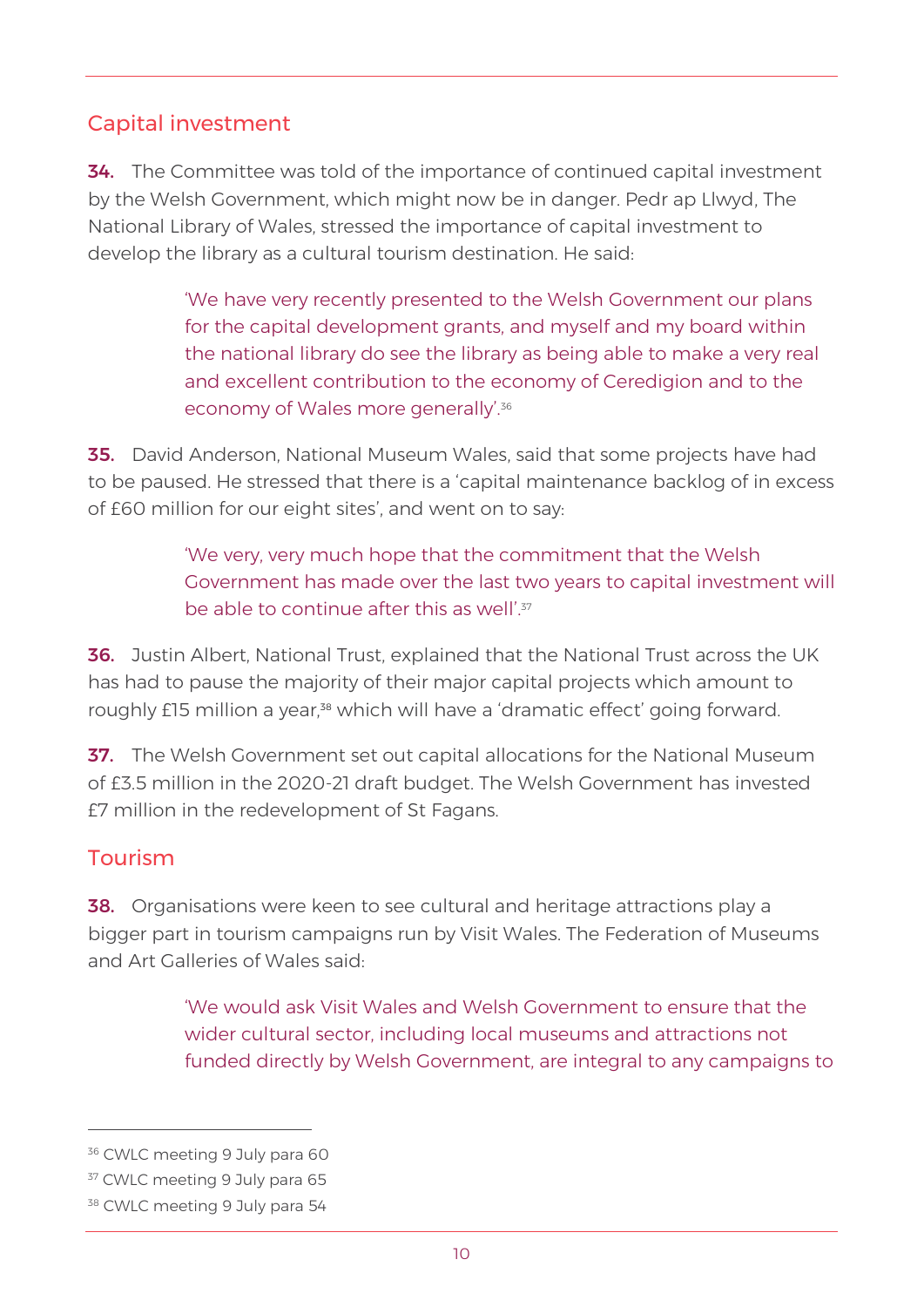encourage visitors and tourists back to the country. Support for marketing and communications will be key.' 39

**39.** The Museums Association also called for a 'strategic plan to encourage and develop domestic tourism in Wales centring on museums and heritage sites'.<sup>40</sup>

40. David Anderson, National Museum Wales, argued that the Museum is a net contributor to the Welsh economy by way of attracting tourists to Wales, so a successful tourism strategy would help grow the economy. He told the Committee:

> 'we attracted until March nearly 2 million visitors a year, and nearly half of those are from outside Wales. The economic impact for Wales each year is about £83 million gross value added. So, we're giving back more than four times as much into the Welsh economy as it's costing the Welsh Government to pay for us to run each year'.<sup>41</sup>

41. The Museums Association<sup>42</sup> and the Federation of Museums and Art Galleries of Wales stressed the importance of the sector to supporting local suppliers and increasing tourism in rural economies. For example:

> 'Anglesey's Oriel Ynys Môn supports 14 Anglesey-based suppliers, 16 Welsh suppliers and 18 UK-based suppliers through their shop. For every £1 of public money spent on the museum, £11.87 is brought into the local economy'. 43

#### Our View

#### Capital investment

We heard of the immediate financial dangers faced by the sector, but stakeholders also warned of the need to make longer term investments. They called on the Welsh Government to renew its commitments to capital funding projects, highlighting a historic lack of investment in buildings. The Federation

<sup>&</sup>lt;sup>39</sup> Federation of Museums and Art Galleries of Wales written evidence

<sup>40</sup> Museums Association written evidence

<sup>41</sup> CWLC meeting 9 July para 66

<sup>4242</sup> Museums Association written evidence

<sup>43</sup> Federation of Museums and Art Galleries of Wales written evidence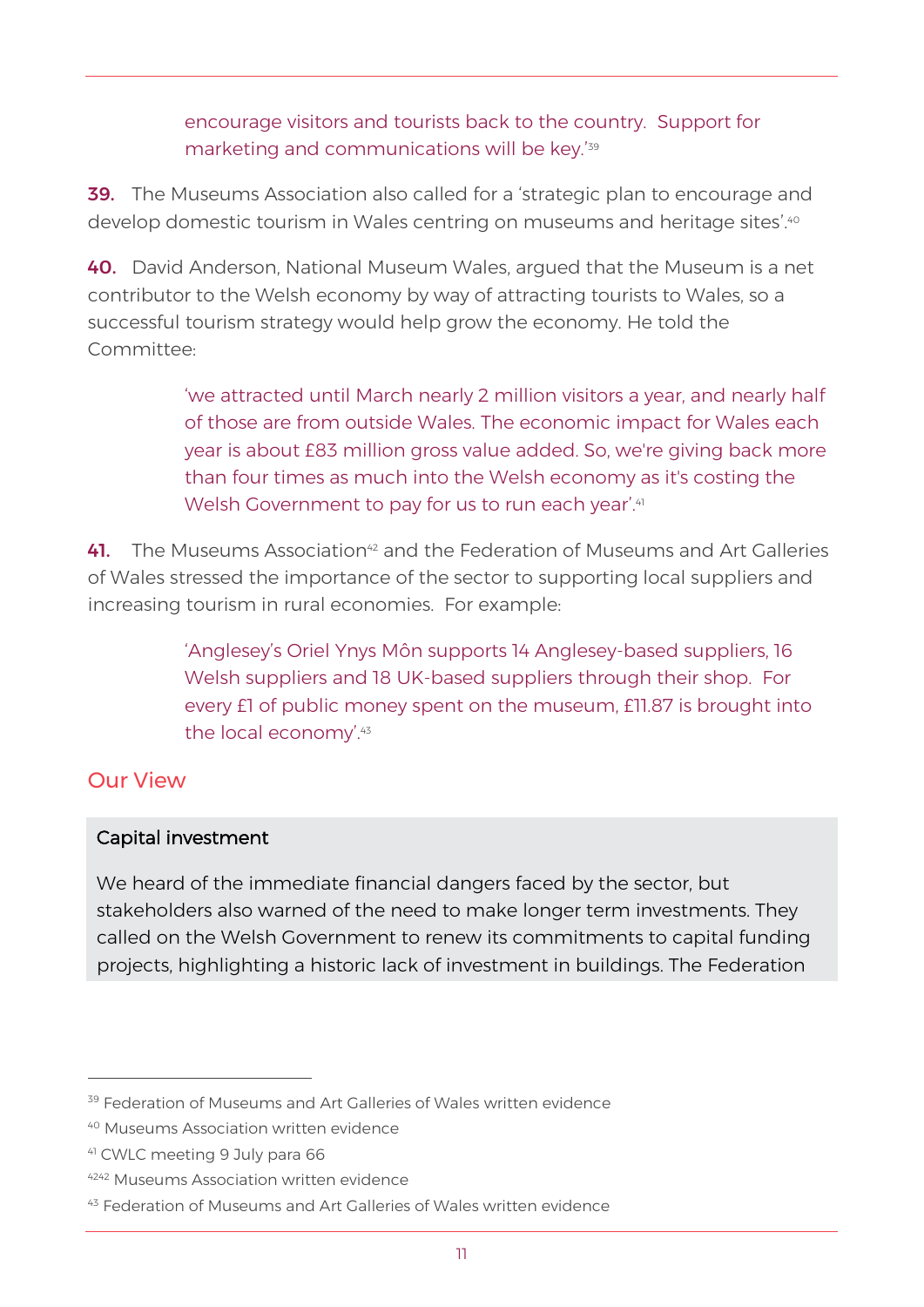of Museums and Art Galleries told us that dated and poor quality visitor facilities had hampered museums' ability to fully reopen.

The Committee has discussed the urgency of the capital funding needed for the National Museum Wales at our annual scrutiny sessions. Last December, Members visited the National Museum Cardiff to see for themselves the visitor facilities in need of upgrading and lack of wheelchair access.

We want to see buildings which are attractive to visit and accessible for all. Capital investment will also increase local employment and benefit the economy. We hope that the short term reprioritisation of funding to deal with the lockdown does not result in long term underfunding of much needed capital improvements.

#### A renewed tourism strategy

Visitors to our cultural and heritage infrastructure make a vital contribution to rural economies. The Welsh Government's tourism strategy already promotes Wales' unique heritage, but at a time when people may be hesitant to enter smaller venues, and international visitors are staying away, we will be writing to the Welsh Government to say that we need a concerted effort to develop domestic tourism based on our heritage and museums.

#### Updated Key Performance Indicators

Stakeholders told us that funding and delivery in this sector needs to change. They have suggested updating their performance assessment to take into account delivery of health and education outcomes. We endorse stretching KPIs which allow for greater cross sector and digital delivery.

For many years the Welsh Government and this Committee has encouraged this sector to increase commercial income and reduce reliance on public funding. The pandemic has exposed the fragility of this funding model. We are asking the Welsh Government to revise the way in which funding is decided for museums, archives and heritage sites to take into account their increased digital delivery and to compensate for their reduced commercial income.

**Recommendation 5.** The Welsh Government should revise the way in which funding is decided for museums, libraries and heritage sites to take into account increased digital delivery and compensate for reduced commercial income.

**Recommendation 6.** The Welsh Government should revise the key performance indicators for this sector to encourage: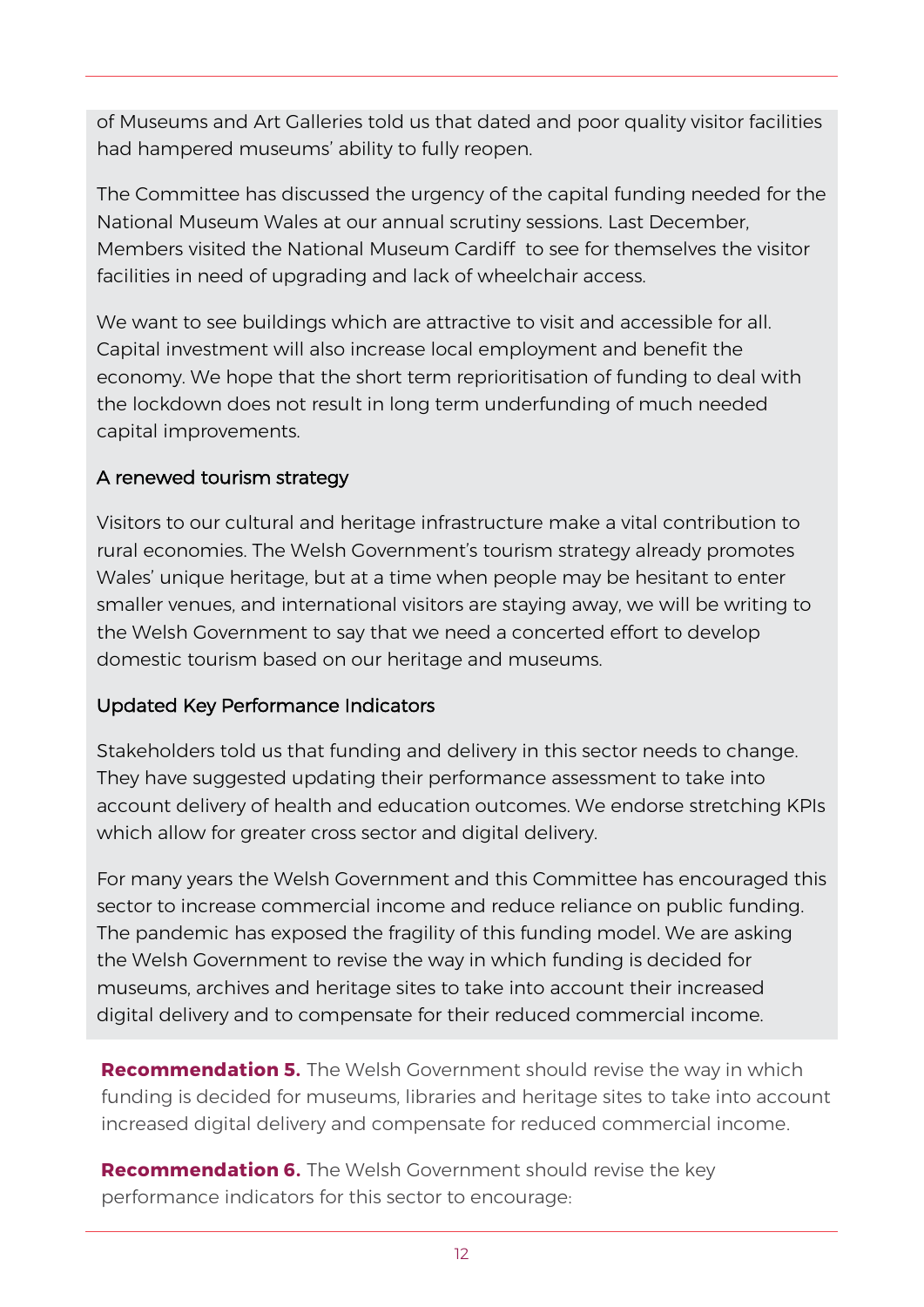- **•** greater collaboration within the sector; and
- **•** the delivery of outcomes in health, education, tackling poverty and social exclusion.

The Welsh Government should also ensure the sector is sufficiently resourced to deliver these objectives.

# 4. Reaching a wider audience

42. The Committee was told of renewed efforts to increase access to Wales' heritage and to make collections relevant to a wider audience. The Committee also heard about the potential to use the resources of libraries and museums to tackle poverty.

43. The Federation of Museums and Art Galleries of Wales highlighted the role of museums in creating cohesive communities:

> 'The role that museums can play in tackling poverty and creating opportunities for those most at risk of socio-economic exclusion, as evidenced by their participation in the Fusion programme, is likely to become even more important as the effects of the pandemic on the country's economy begin to become clearer'.<sup>44</sup>

44. In the same vein, Pedr ap Llwyd, The National Library of Wales, called on the Welsh Government to spend the £59 million additional funding on mitigating the impacts of poverty. He said:

> 'I would like the Welsh Government to realise what local libraries can do in terms of alleviating the impacts of poverty, and to provide information to everyone so that we don't discriminate between households. Information can lift us out of the grave situations we find ourselves in, and let us all work together in order to eradicate disadvantage in terms of culture and information within our communities'.<sup>45</sup>

45. Andrew White, National Lottery Heritage Fund, said:

<sup>&</sup>lt;sup>44</sup> Federation of Museums and Art Galleries of Wales written evidence

<sup>45</sup> CWLC meeting 9 July para 243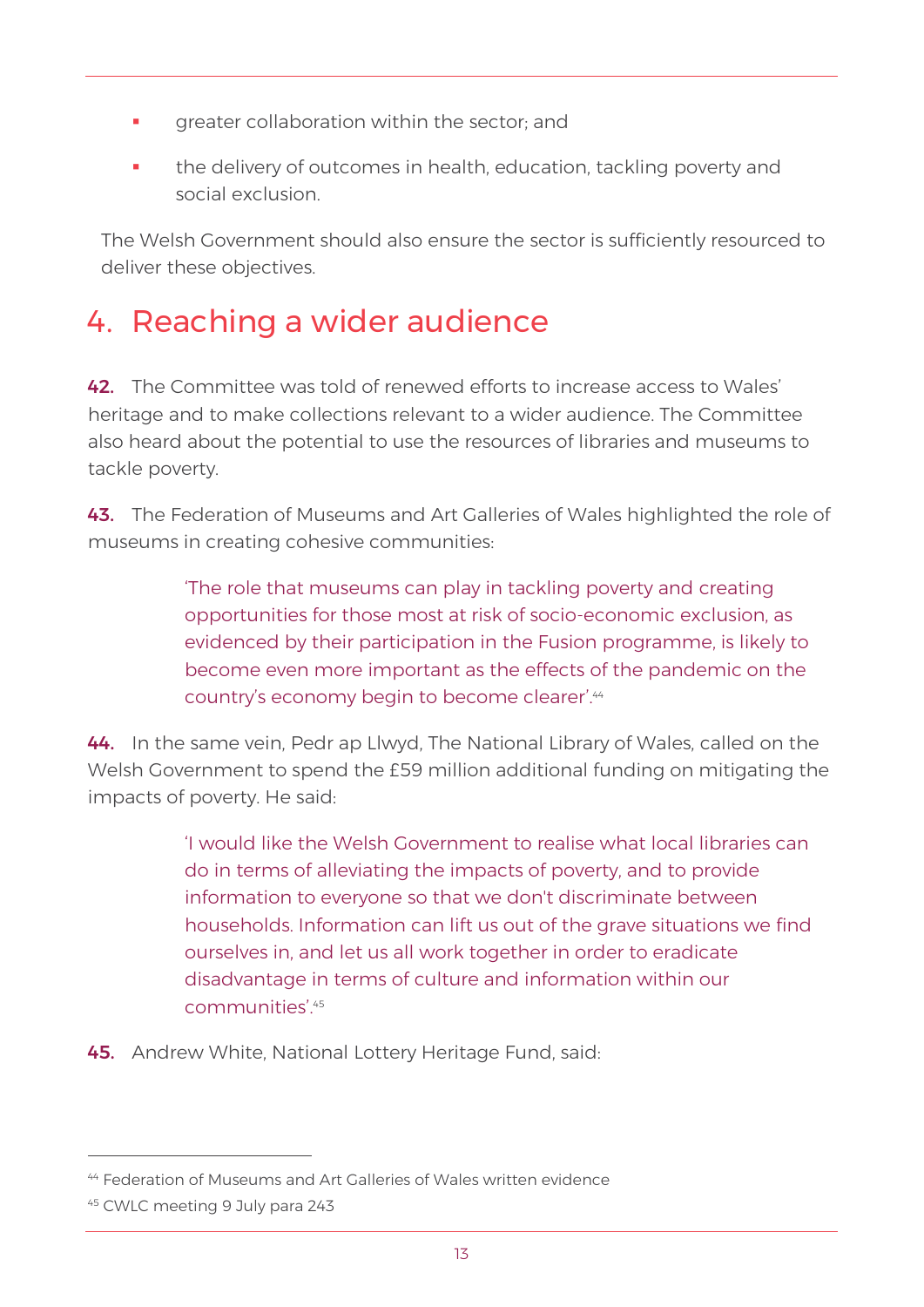'It's about being inclusive, so that the people of Wales —all the peoples of Wales—feel that their heritage, their built environment and their natural surroundings not only belong to them, but are relevant to them, accessible to them, and tell a story of our wonderful, inclusive nation's culture and heritage'.<sup>46</sup>

46. The conversation also addressed the need to widen access to people from different ethnicities as well as income brackets. The National Museum said it stands with black communities in the fight against racial injustice. It said that museum collections are often rooted in colonialism, but it is seeking to diversify the collections and contribute 'to conversations that highlight decolonisation, inequality and racism'. It went on to say: 'Our commitment will continue beyond the current situation, as understanding the challenges faced in the past can empower people to confront today's issues together'.47

47. Justin Albert, National Trust also addressed the challenge of attracting a more diverse audience. He said:

> 'we really do everything in our hearts to make people welcome, but people still don't feel welcome. I spend a lot of time talking to communities… [such as] Bangladeshi communities in Conwy - and they would love to be more engaged. They don't feel welcome. If we can do anything to make people feel more welcome in our places, if I had my golden wish, that's what it would be'.<sup>48</sup>

#### Our View

#### Making our shared history inclusive and accessible

The Committee carried out an inquiry into tackling poverty through the arts, culture and heritage in 2019.<sup>49</sup> During this inquiry we again heard of the need to increase the diversity of those who visit heritage sites, museums and archives.

There is a role for the sector in providing the information and engagement which is vital for people at risk of social exclusion. The lockdown has not only shown the importance of our national collections for educational resources but

<sup>46</sup> CWLC meeting 9 July para 236

<sup>47</sup> National Museum Wales written evidence

<sup>48</sup> CWLC meeting 9 July para 245

<sup>49</sup> **<https://senedd.cymru/laid%20documents/cr-ld12847/cr-ld12847%20-e.pdf>**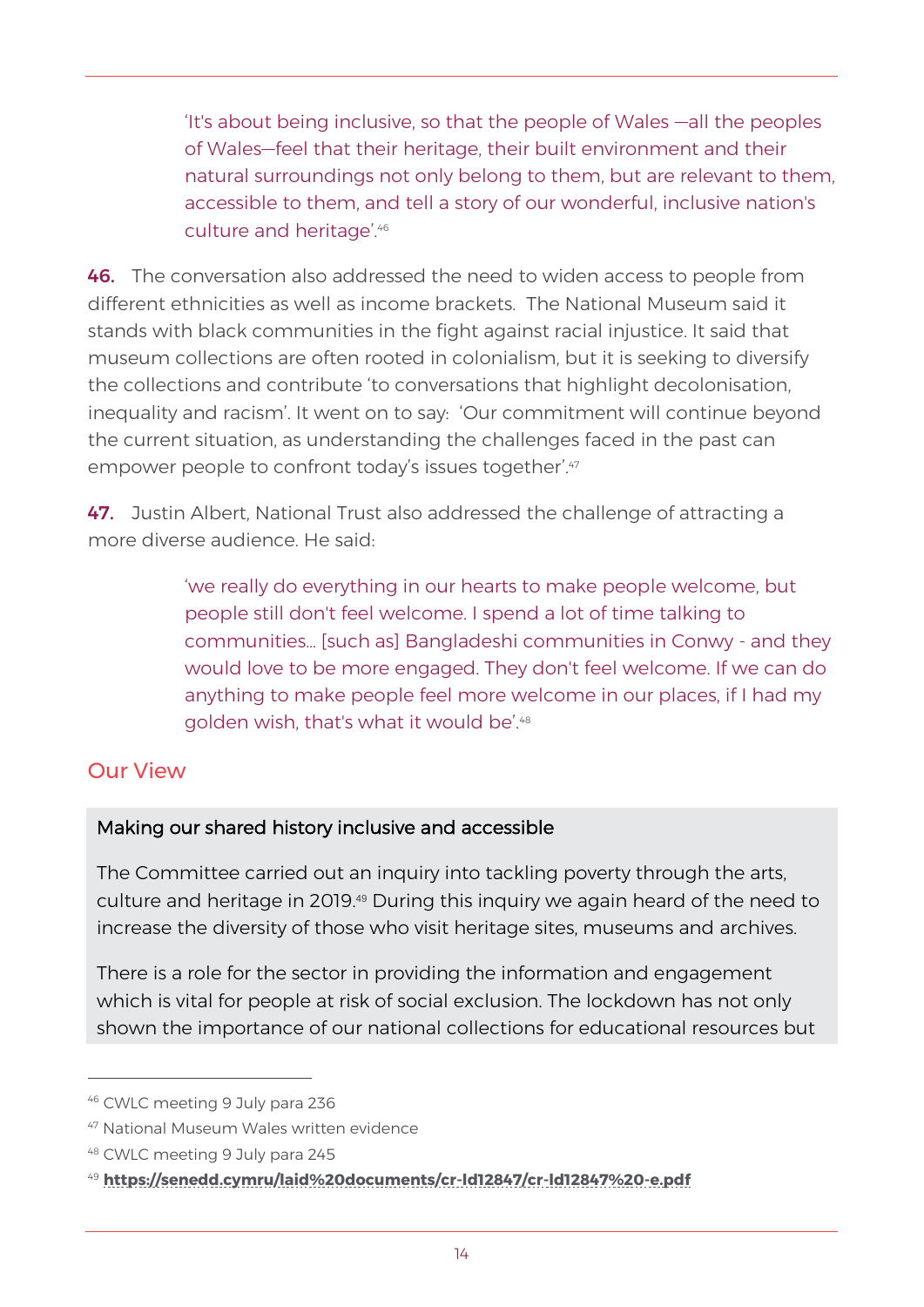also the importance of having access to outdoor environments, such as National Trust sites.

The more engagement people have with their heritage and history, the stronger their sense of community cohesion. How that history is presented is ever changing. We welcome the commitment by National Museum Wales to 'work with the communities of Wales to be actively anti-racist in all that we do'.<sup>50</sup> Its recognition that this involves diversifying collections was shared by the National Library of Wales.

The desire to start conversations about the content and display of our national collections and the ways in which they may represent a legacy of colonialism abroad and oppression at home should be built on. As should the efforts to widen access to heritage sites, archives and museums by making everyone feel welcome.

We are calling on the Welsh Government to set out how any additional funding for the cultural sector will be used to mitigate social exclusion and increase access to our heritage sites, libraries and museums.

**Recommendation 7.** The Welsh Government should set out how any additional funding for the cultural sector will be used to mitigate social exclusion and increase access to our heritage sites, libraries and museums.

<sup>50</sup> National Museum Wales written evidence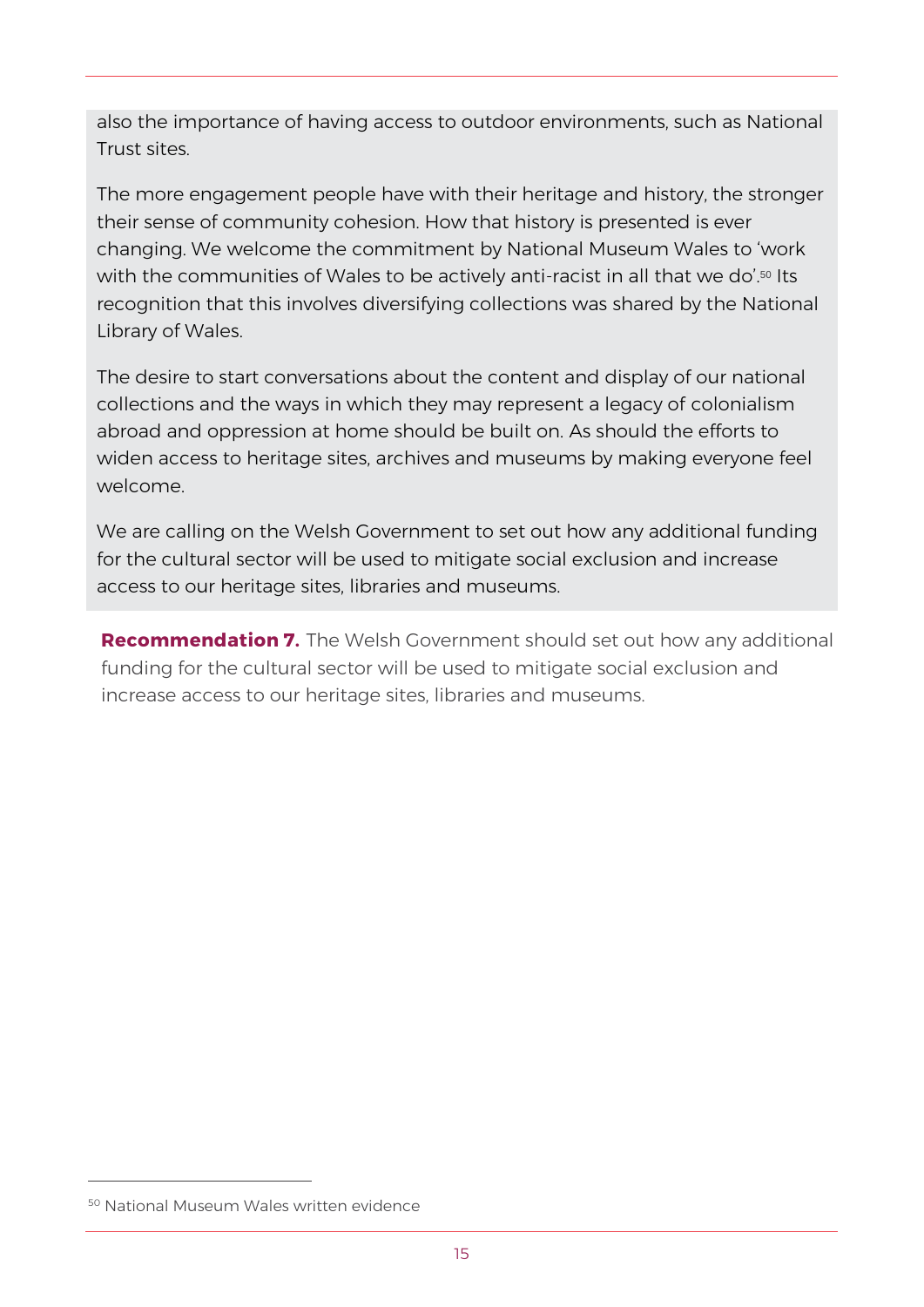### Annex A

The Committee heard from the following people at a meeting on 9 July. A transcript of the meeting is on the [website:](https://record.assembly.wales/Committee/6408)

| David Anderson, Director                     | National Museum Wales          |
|----------------------------------------------|--------------------------------|
| Pedr ap Llwyd, Chief Executive and Librarian | The National Library of Wales  |
| Andrew White, Director                       | National Lottery Heritage Fund |
| Justin Albert, Director                      | <b>National Trust</b>          |

The Committee received written contributions to our inquiry which can be accessed on the [website.](https://business.senedd.wales/mgConsultationDisplay.aspx?id=397&RPID=1017890779&cp=yes)

The following written contributions have been used in this report:

| COV 22 Pontypool and Blaenavon Railway                                      |
|-----------------------------------------------------------------------------|
| <b>COV 27 National Trust Wales</b>                                          |
| COV 24 Conwy County Borough Council                                         |
| COV 60 Royal Commission on the Ancient and Historical Monuments<br>of Wales |
| COV 67 National Museum Wales                                                |
| COV 68 Federation of Museums and Art Galleries of Wales                     |
| COV 71 Museums Association                                                  |
| COV 76 FDA                                                                  |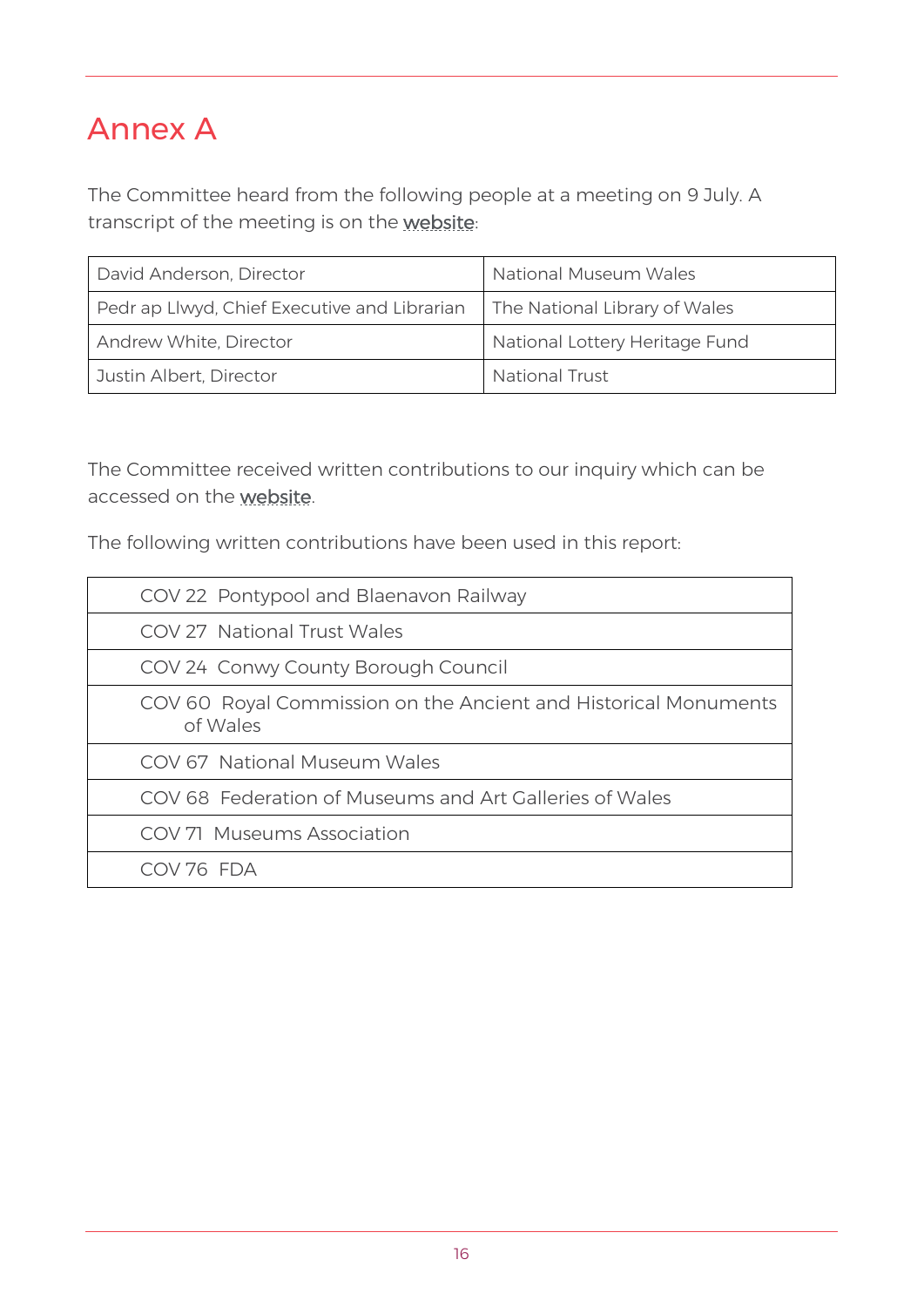## Annex B

#### Emergency funding

| Cultural Resilience Fund for museums, collections, conservation<br>services, archives and community and public libraries, distributed<br>by the Welsh Government.                                                                                                  | £1,000,000  |
|--------------------------------------------------------------------------------------------------------------------------------------------------------------------------------------------------------------------------------------------------------------------|-------------|
| COVID-19 Resilience grant scheme for Welsh museums and<br>heritage attractions.                                                                                                                                                                                    | £300,000    |
| Funds from the Welsh Government, administered by the<br>Federation of Museums and Art Galleries of Wales. As at 6 July,<br>£158,417 had been awarded to 18 museums                                                                                                 |             |
| Funds from the Welsh Government for developing digital<br>resources in libraries                                                                                                                                                                                   | £250,000    |
| National Lottery Heritage Fund's UK-wide Heritage Emergency<br>Fund                                                                                                                                                                                                | £50,000,000 |
| Grants of between £3,000 and £50,000 for 'historic sites,<br>industrial and maritime heritage, museums, libraries and<br>archives, parks and gardens, landscapes and nature'. <sup>51</sup>                                                                        |             |
| On 5 July 2020 the UK Government announced a £1.57 billion<br>investment to protect cultural, arts and heritage institutions,<br>including £59 million for Wales. <sup>52</sup>                                                                                    | £53,000,000 |
| On 30 July 2020 the Welsh Government announced a £53<br>million fund 'to provide essential support to theatres, galleries,<br>music venues, heritage sites, museums, galleries, archive services,<br>events and festivals, and independent cinemas'. <sup>53</sup> |             |
| <b>UK Government Business Support</b>                                                                                                                                                                                                                              |             |
| Loans, tax relief and cash grants are available - the Federation of<br>Museums and Art Galleries of Wales said that their members<br>have secured at least £560,000 from the funding linked to their<br>rateable values.                                           |             |
| Job Retention scheme - Employers can apply for staff to get up<br>to 80% pay if they can't work - 'the furlough scheme'. The<br>Committee was told:                                                                                                                |             |
| 80% of National Trust staff are furloughed                                                                                                                                                                                                                         |             |
| 40% of National Museum Wales staff are furloughed                                                                                                                                                                                                                  |             |

<sup>51</sup> <https://www.heritagefund.org.uk/news/heritage-emergency-fund-faqs>

<sup>52</sup> [https://www.gov.uk/government/news/157-billion-investment-to-protect-britains-world-class](https://www.gov.uk/government/news/157-billion-investment-to-protect-britains-world-class-cultural-arts-and-heritage-institutions)[cultural-arts-and-heritage-institutions](https://www.gov.uk/government/news/157-billion-investment-to-protect-britains-world-class-cultural-arts-and-heritage-institutions)

<sup>53</sup> <https://gov.wales/securing-the-future-of-wales-culture-sector>